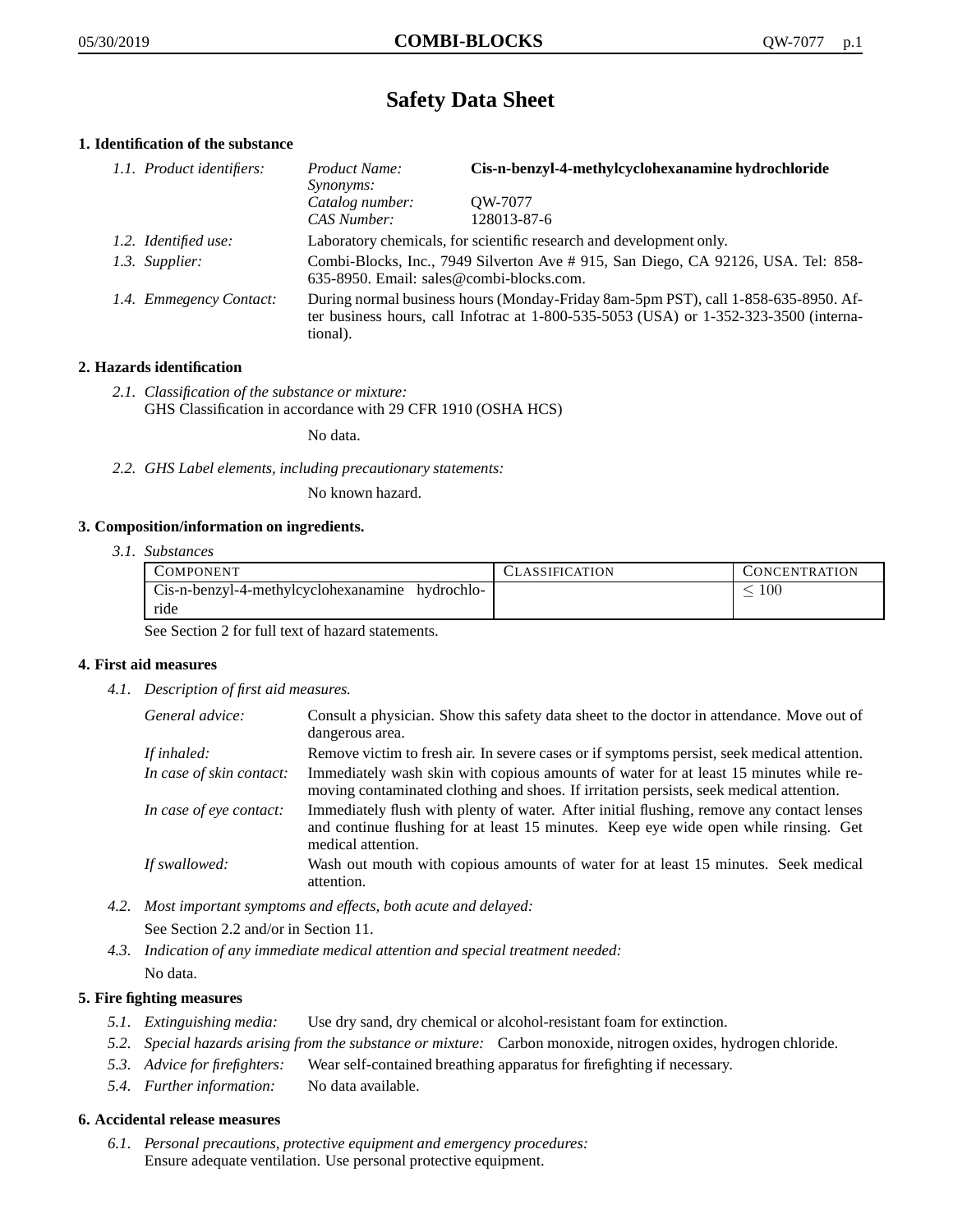- *6.2. Environmental precautions:* Should not be released into the environment. See Section 12 for additional ecological information.
- *6.3. Methods and materials for containment and cleaning up:* Sweep up or vacuum up spillage and collect in suitable container for disposal.
- *6.4. Reference to other sections:* Refer to protective measures listed in Sections 8 and 13.

## **7. Handling and storage**

- *7.1. Precautions for safe handling:* Avoid contact with skin and eyes. Avoid inhalation of vapour or mist. Keep away from sources of ignition - No smoking. Take measures to prevent the build up of electrostatic charge. For precautions see section 2.2.
- *7.2. Conditions for safe storage, including any incompatibilities:* Keep container tightly closed in a dry and well-ventilated place. Containers which are opened must be carefully resealed and kept upright to prevent leakage.
- *7.3. Specific end use(s):* Laboratory chemicals, for scientific research and development only.

## **8. Exposure Controls / Personal protection**

- *8.1. Control parameters:*
- *Components with workplace control parameters:* Contains no substances with occupational exposure limit values. *8.2. Exposure controls:*

*Appropriate engineering controls:* Ensure that eyewash stations and safety showers are close to the workstation location. Ensure adequate ventilation, especially in confined areas.

*Personal protective equipment:*

| Eye/face protection:    | Wear appropriate protective eyeglasses or chemical safety goggles as described by OSHA's<br>eye and face protection regulations in 29 CFR 1910.133 or European Standard EN166.                                                                                                                                         |
|-------------------------|------------------------------------------------------------------------------------------------------------------------------------------------------------------------------------------------------------------------------------------------------------------------------------------------------------------------|
| Skin protection:        | Handle with gloves. Gloves must be inspected prior to use. Use proper glove removal<br>technique (without touching glove's outer surface) to avoid skin contact with this product.<br>Dispose of contaminated gloves after use in accordance with applicable laws and good<br>laboratory practices. Wash and dry hands |
| <b>Body Protection:</b> | Complete suit protecting against chemicals, Flame retardant antistatic protective clothing.,<br>The type of protective equipment must be selected according to the concentration and<br>amount of the dangerous substance at the specific workplace.                                                                   |
| Respiratory protection: |                                                                                                                                                                                                                                                                                                                        |

Control of environmental exposure: Prevent further leakage or spillage if safe to do so. Do not let product enter drains.

#### **9. Physical and chemical properties**

*9.1. Information on basic physical and chemical properties*

| (a)                        | Appearance:                                   | No data  |
|----------------------------|-----------------------------------------------|----------|
| (b)                        | Odour:                                        | No data  |
| (c)                        | Odour Threshold:                              | No data  |
| (d)                        | pH:                                           | No data  |
| (e)                        | Melting point/freezing point:                 | No date. |
| (f)                        | Initial boiling point and boiling range:      | No data  |
| (g)                        | Flash point:                                  | No data  |
| (h)                        | Evaporatoin rate:                             | No data  |
| (i)                        | Flammability (solid, gas):                    | No data  |
| (j)                        | Upper/lower flammability or explosive limits: | No data  |
| (k)                        | Vapour pressure:                              | No data  |
| $\left( \mathrm{l}\right)$ | Vapour density:                               | No data  |
| (m)                        | Relative density:                             | No data  |
| (n)                        | Water solubility:                             | No data  |
| $\circ$                    | Partition coefficient: n-octanol/water:       | No data  |
| (p)                        | Auto-ignition:                                | No data  |
| (q)                        | Decomposition temperature:                    | No data  |
| (r)                        | Viscosity:                                    | No data  |
| (s)                        | Explosive properties:                         | No data  |
| (t)                        | Oxidizing properties:                         | No data  |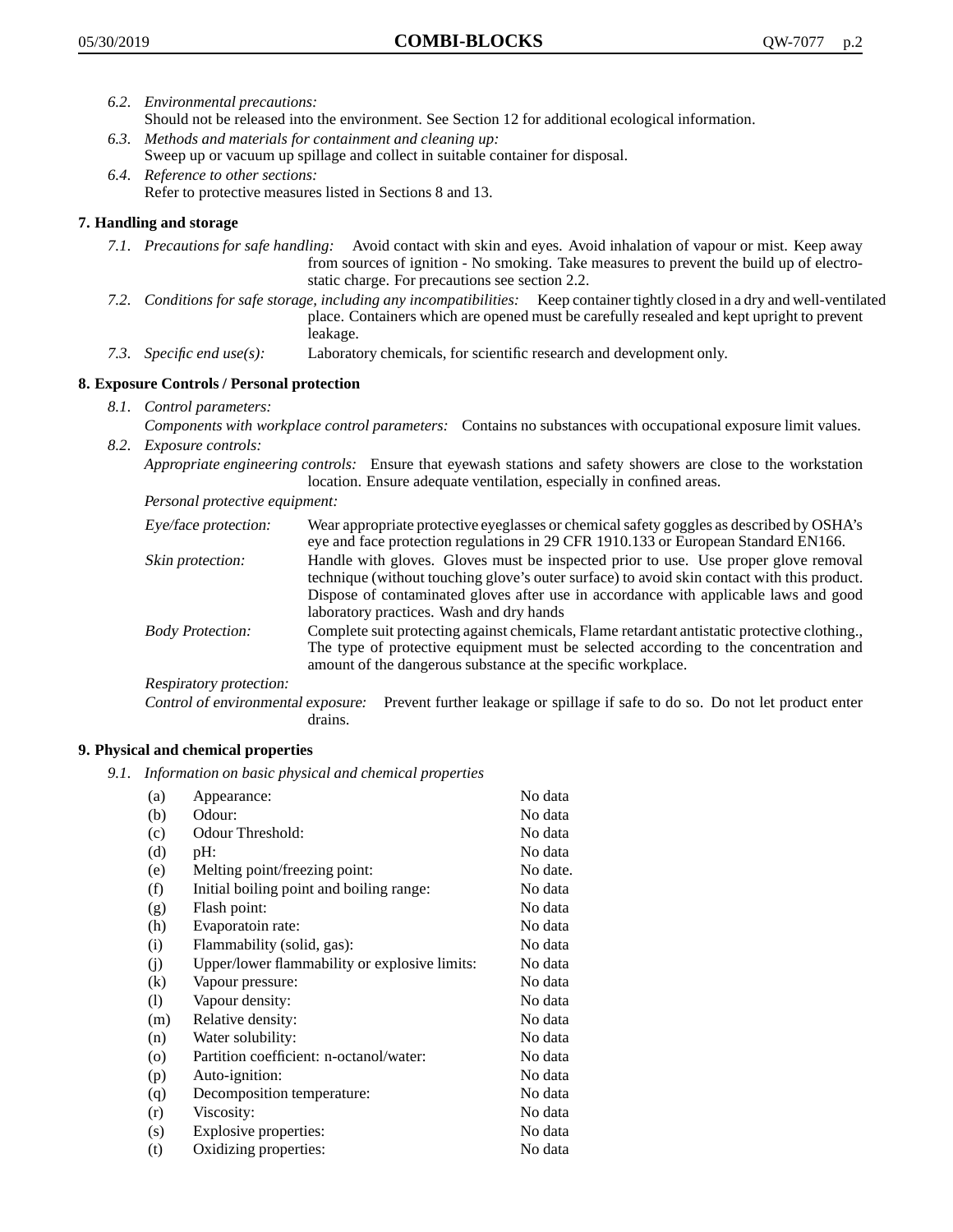*9.2. Other safety information:*

| Formula          | $C_{14}H_{21}N$ .ClH |
|------------------|----------------------|
| Molecular weight | 239.8                |
| CAS Number       | 128013-87-6          |

## **10. Stability and reactivity**

- *10.1. Reactivity* No data
- *10.2. Chemical stability* Stable under recommended storage conditions.
- *10.3. Possibility of hazardous reactions* No data
- *10.4. Conditions to avoid*
- *10.5. Incompatible material* No data.
- *10.6. Hazardous decomposition products:*

Hazardous decomposition products formed under fire conditions: Carbon monoxide, nitrogen oxides, hydrogen chlo-

|                               | ride.          |
|-------------------------------|----------------|
| Other decomposition products: | No data        |
| In the event of fire:         | See Section 5. |

## **11. Toxicological information**

*11.1 Information on toxicological effects*

| Acute toxicity:                                            | No data available.                                                                                                                              |
|------------------------------------------------------------|-------------------------------------------------------------------------------------------------------------------------------------------------|
| Skin irritation/corrosion:                                 | No data available.                                                                                                                              |
| Eye damage/irritation:                                     | No data available.                                                                                                                              |
| Respiratory or skin sensitization:                         | No data available.                                                                                                                              |
| Germ cell mutagenicity:                                    | No data available.                                                                                                                              |
| Carcinogenicity:                                           | No data available.                                                                                                                              |
| Reproductive toxicity:                                     | No data available.                                                                                                                              |
| Specific target organ system toxicity - single exposure:   | No data available.                                                                                                                              |
| Specific target organ system toxicity - repeated exposure: | No data available.                                                                                                                              |
| Aspiration hazard:                                         | No data available.                                                                                                                              |
| Additional information:                                    | To the best of our knowledge, the chemical, physical and toxicological proper-<br>ties of this substance have not been thoroughly investigated. |

# **12. Ecological information**

| 12.1. Toxicity                                              | No data available. |
|-------------------------------------------------------------|--------------------|
| 12.2. Persistence and degradability                         | No data available. |
| 12.3. Bioaccumulative potential                             | No data available  |
| 12.4. Mobility in soil                                      | No data available  |
| 12.5. Results of PBT and vPvB assessment No data available. |                    |
| 12.6. Other adverse effects                                 | No data available. |

#### **13. Disposal Considerations**

*13.1. Waste treatment methods*

Product Arrange disposal as special waste, by licensed disposal company, in consultation with local waste disposal authority, in accordance with national and regional regulations. Contaminated packaging Dispose of as unused product.

#### **14. Transportation information**

*DOT (US), IMDG and IATA:*

No known hazard for air and ground transportation.

## **15. Regulatory information**

No chemicals in this material are subject to the reporting requirements of SARA Title III, Section 302, or have known CAS numbers that exceed the threshold reporting levels established by SARA Title III, Section 313.